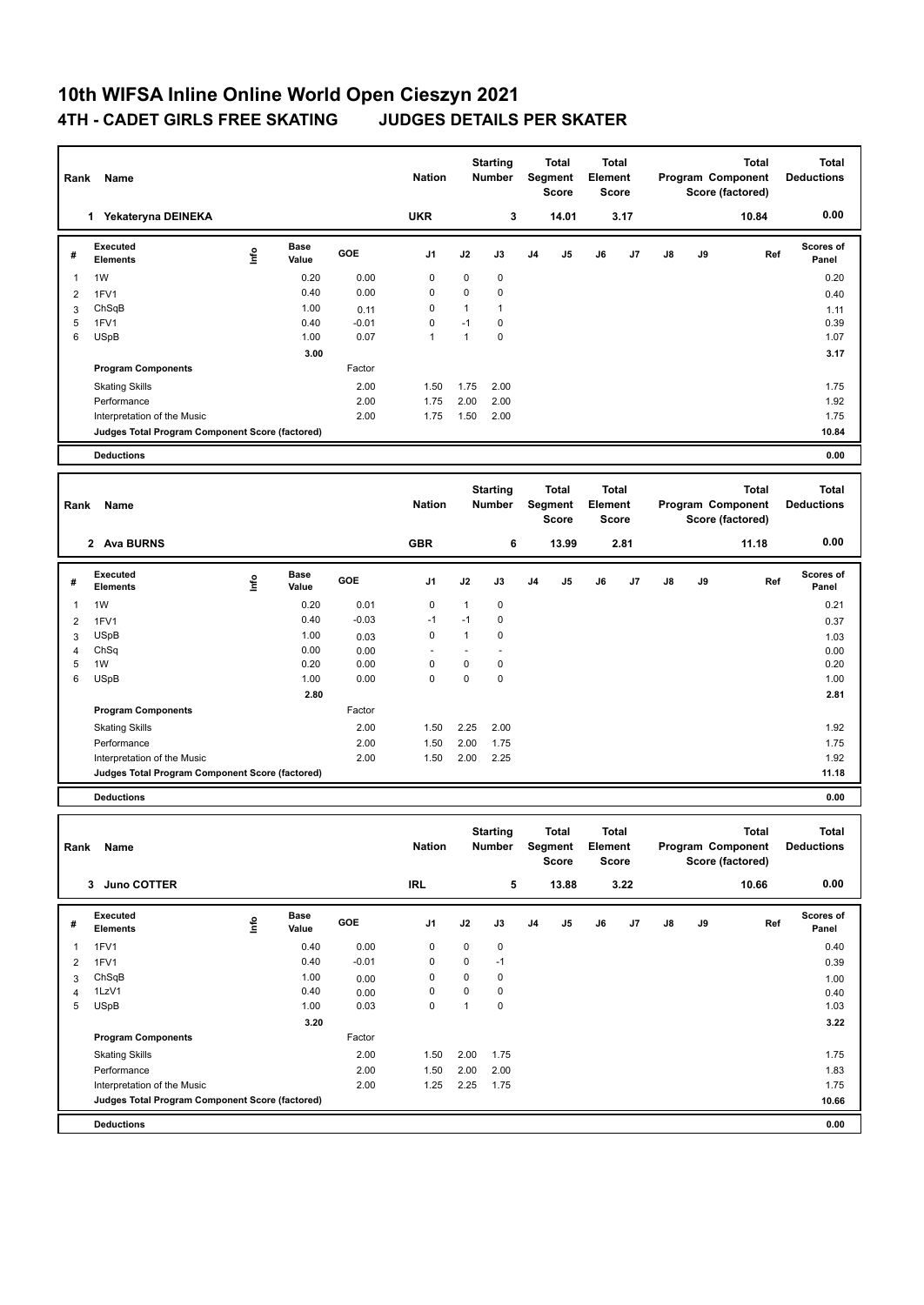## **10th WIFSA Inline Online World Open Cieszyn 2021 4TH - CADET GIRLS FREE SKATING JUDGES DETAILS PER SKATER**

| Rank           | Name                                            |                                  |                      |                    | <b>Nation</b>    |                | <b>Starting</b><br><b>Number</b> |                | Total<br>Segment<br><b>Score</b>        | <b>Total</b><br>Element<br>Score        |      |    |    | Total<br>Program Component<br>Score (factored)        | <b>Total</b><br><b>Deductions</b> |
|----------------|-------------------------------------------------|----------------------------------|----------------------|--------------------|------------------|----------------|----------------------------------|----------------|-----------------------------------------|-----------------------------------------|------|----|----|-------------------------------------------------------|-----------------------------------|
|                | 4 Veronika DOVBYSH                              |                                  |                      |                    | <b>UKR</b>       |                | 8                                |                | 13.02                                   |                                         | 3.02 |    |    | 10.00                                                 | 0.00                              |
| #              | Executed<br><b>Elements</b>                     | Info                             | <b>Base</b><br>Value | GOE                | J <sub>1</sub>   | J2             | J3                               | J <sub>4</sub> | J5                                      | J6                                      | J7   | J8 | J9 | Ref                                                   | <b>Scores of</b><br>Panel         |
| 1              | 1FV1                                            |                                  | 0.40                 | 0.00               | 0                | 0              | $\pmb{0}$                        |                |                                         |                                         |      |    |    |                                                       | 0.40                              |
| 2              | 1W                                              |                                  | 0.20                 | 0.00               | 0                | 0              | $\pmb{0}$                        |                |                                         |                                         |      |    |    |                                                       | 0.20                              |
| 3              | 1LzV1                                           |                                  | 0.40                 | $-0.01$            | 0                | 0<br>0         | $-1$                             |                |                                         |                                         |      |    |    |                                                       | 0.39                              |
| 4<br>5         | ChSqB<br><b>USpB</b>                            |                                  | 1.00<br>1.00         | 0.00<br>0.03       | 0<br>1           | 0              | $\pmb{0}$<br>$\pmb{0}$           |                |                                         |                                         |      |    |    |                                                       | 1.00<br>1.03                      |
|                |                                                 |                                  | 3.00                 |                    |                  |                |                                  |                |                                         |                                         |      |    |    |                                                       | 3.02                              |
|                | <b>Program Components</b>                       |                                  |                      | Factor             |                  |                |                                  |                |                                         |                                         |      |    |    |                                                       |                                   |
|                | <b>Skating Skills</b>                           |                                  |                      | 2.00               | 1.50             | 1.75           | 1.50                             |                |                                         |                                         |      |    |    |                                                       | 1.58                              |
|                | Performance                                     |                                  |                      | 2.00               | 1.50             | 1.75           | 1.75                             |                |                                         |                                         |      |    |    |                                                       | 1.67                              |
|                | Interpretation of the Music                     |                                  |                      | 2.00               | 1.75             | 1.75           | 1.75                             |                |                                         |                                         |      |    |    |                                                       | 1.75                              |
|                | Judges Total Program Component Score (factored) |                                  |                      |                    |                  |                |                                  |                |                                         |                                         |      |    |    |                                                       | 10.00                             |
|                | <b>Deductions</b>                               |                                  |                      |                    |                  |                |                                  |                |                                         |                                         |      |    |    |                                                       | 0.00                              |
| Rank           | Name                                            |                                  |                      |                    | <b>Nation</b>    |                | <b>Starting</b><br><b>Number</b> |                | <b>Total</b><br>Segment<br>Score        | <b>Total</b><br>Element<br><b>Score</b> |      |    |    | <b>Total</b><br>Program Component<br>Score (factored) | <b>Total</b><br><b>Deductions</b> |
|                | 5 Eve MCDONALD                                  |                                  |                      |                    | <b>IRL</b>       |                | 4                                |                | 12.31                                   |                                         | 3.13 |    |    | 9.18                                                  | 0.00                              |
| #              | Executed<br><b>Elements</b>                     | ١nfo                             | Base<br>Value        | GOE                | J <sub>1</sub>   | J2             | J3                               | J4             | J5                                      | J6                                      | J7   | J8 | J9 | Ref                                                   | <b>Scores of</b><br>Panel         |
| 1              | 1FV1                                            |                                  | 0.40                 | $-0.03$            | $-1$             | $-1$           | $\pmb{0}$                        |                |                                         |                                         |      |    |    |                                                       | 0.37                              |
| $\overline{2}$ | ChSqB                                           |                                  | 1.00                 | 0.00               | 0                | 0              | $\pmb{0}$                        |                |                                         |                                         |      |    |    |                                                       | 1.00                              |
| 3              | 1LzV1                                           |                                  | 0.40                 | 0.00               | $\mathbf 0$      | 0              | $\mathbf 0$                      |                |                                         |                                         |      |    |    |                                                       | 0.40                              |
| 4<br>5         | 1LzV1<br><b>USpB</b>                            |                                  | 0.40<br>1.00         | $-0.01$<br>$-0.03$ | 0<br>$\mathbf 0$ | $-1$<br>0      | $\pmb{0}$<br>$-1$                |                |                                         |                                         |      |    |    |                                                       | 0.39<br>0.97                      |
|                |                                                 |                                  | 3.20                 |                    |                  |                |                                  |                |                                         |                                         |      |    |    |                                                       | 3.13                              |
|                | <b>Program Components</b>                       |                                  |                      | Factor             |                  |                |                                  |                |                                         |                                         |      |    |    |                                                       |                                   |
|                | <b>Skating Skills</b>                           |                                  |                      | 2.00               | 1.25             | 1.50           | 1.50                             |                |                                         |                                         |      |    |    |                                                       | 1.42                              |
|                | Performance                                     |                                  |                      | 2.00               | 1.25             | 2.00           | 1.75                             |                |                                         |                                         |      |    |    |                                                       | 1.67                              |
|                | Interpretation of the Music                     |                                  |                      | 2.00               | 1.00             | 1.75           | 1.75                             |                |                                         |                                         |      |    |    |                                                       | 1.50                              |
|                | Judges Total Program Component Score (factored) |                                  |                      |                    |                  |                |                                  |                |                                         |                                         |      |    |    |                                                       | 9.18                              |
|                | <b>Deductions</b>                               |                                  |                      |                    |                  |                |                                  |                |                                         |                                         |      |    |    |                                                       | 0.00                              |
| Rank           | Name                                            |                                  |                      |                    | <b>Nation</b>    |                | <b>Starting</b><br><b>Number</b> |                | <b>Total</b><br>Segment<br><b>Score</b> | <b>Total</b><br>Element<br>Score        |      |    |    | <b>Total</b><br>Program Component<br>Score (factored) | <b>Total</b><br><b>Deductions</b> |
|                | 6 Nadia ROGALSKA                                |                                  |                      |                    | <b>IRL</b>       |                | $\mathbf{2}$                     |                | 11.77                                   |                                         | 2.93 |    |    | 8.84                                                  | 0.00                              |
| #              | Executed<br><b>Elements</b>                     | $\mathop{\mathsf{Irr}}\nolimits$ | Base<br>Value        | GOE                | J1               | J2             | J3                               | J4             | J5                                      | J6                                      | J7   | J8 | J9 | Ref                                                   | Scores of<br>Panel                |
|                |                                                 |                                  | 0.00                 | 0.00               | $\sim$           | $\blacksquare$ | $\overline{\phantom{a}}$         |                |                                         |                                         |      |    |    |                                                       | 0.00                              |
| 2              | 1W                                              |                                  | 0.20                 | 0.00               | 0                | 0              | $\pmb{0}$                        |                |                                         |                                         |      |    |    |                                                       | 0.20                              |
| 3              | ChSqB                                           |                                  | 1.00                 | 0.00               | 0                | 0              | $\pmb{0}$                        |                |                                         |                                         |      |    |    |                                                       | 1.00                              |
| 4<br>5         | 1FV1<br>1FV1                                    |                                  | 0.40<br>0.40         | 0.00<br>0.00       | 0<br>0           | 0<br>0         | $\pmb{0}$<br>$\pmb{0}$           |                |                                         |                                         |      |    |    |                                                       | 0.40<br>0.40                      |
|                |                                                 |                                  |                      |                    |                  |                |                                  |                |                                         |                                         |      |    |    |                                                       |                                   |
| 6              | <b>USpB</b>                                     |                                  | 1.00                 | $-0.07$            | 0                | $-1$           | $-1$                             |                |                                         |                                         |      |    |    |                                                       | 0.93                              |

 **3.00** 2.93 **Program Components**  Skating Skills 1.50 1.75 1.50 2.00 1.58 Factor Performance 2.00 1.25 1.75 1.25 1.42 Interpretation of the Music 2.00 1.25 1.50 1.50 1.50 1.50 1.42 **Judges Total Program Component Score (factored) 8.84**

**Deductions 0.00**